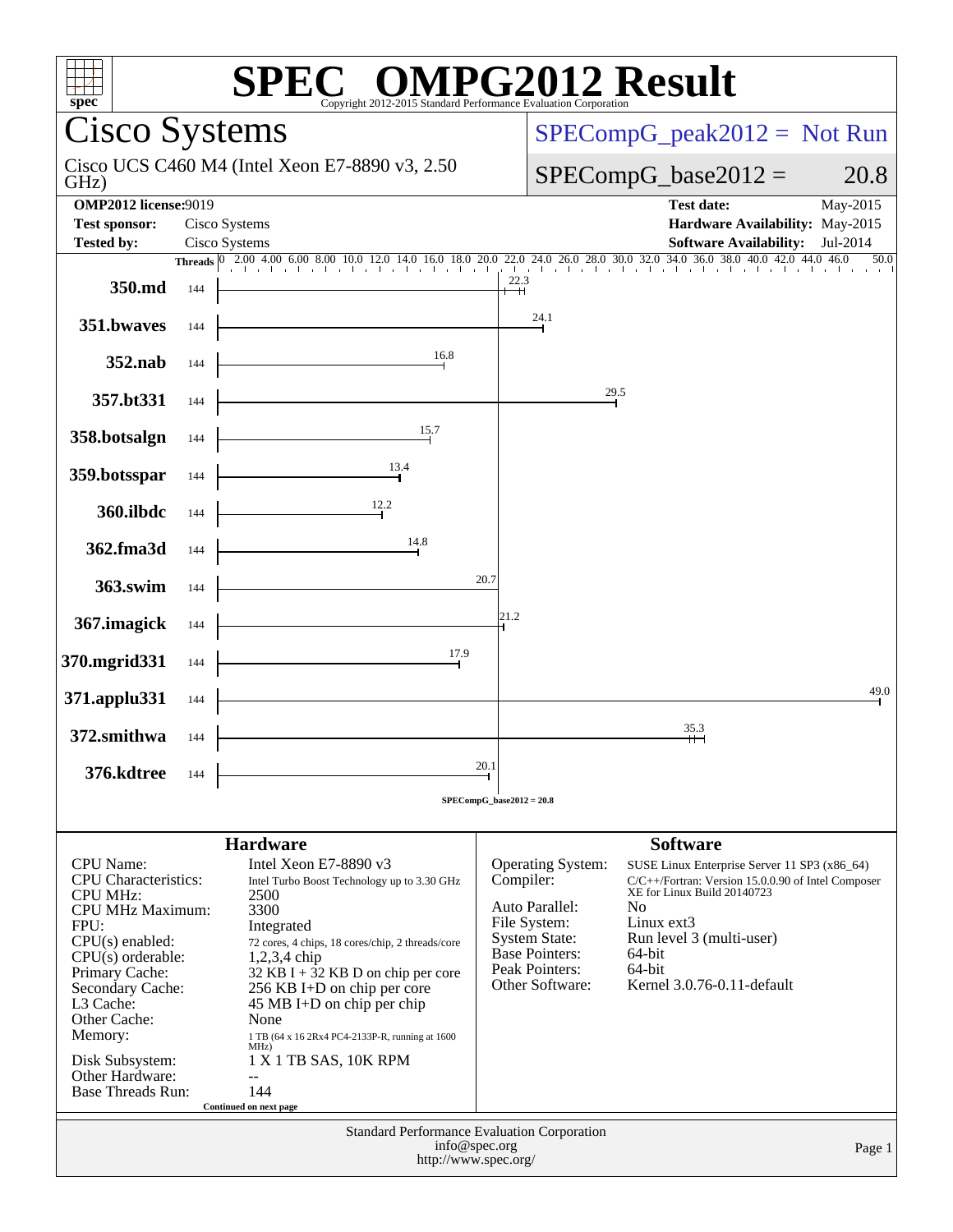

Cisco Systems

GHz) Cisco UCS C460 M4 (Intel Xeon E7-8890 v3, 2.50

**Base**

**[OMP2012 license:](http://www.spec.org/auto/omp2012/Docs/result-fields.html#OMP2012license)**9019 **[Test date:](http://www.spec.org/auto/omp2012/Docs/result-fields.html#Testdate)** May-2015

[Minimum Peak Threads:](http://www.spec.org/auto/omp2012/Docs/result-fields.html#MinimumPeakThreads)

[Maximum Peak Threads:](http://www.spec.org/auto/omp2012/Docs/result-fields.html#MaximumPeakThreads)

 $SPECompG_peak2012 = Not Run$  $SPECompG_peak2012 = Not Run$ 

**Peak**

### $SPECompG_base2012 = 20.8$  $SPECompG_base2012 = 20.8$

**[Test sponsor:](http://www.spec.org/auto/omp2012/Docs/result-fields.html#Testsponsor)** Cisco Systems **[Hardware Availability:](http://www.spec.org/auto/omp2012/Docs/result-fields.html#HardwareAvailability)** May-2015 **[Tested by:](http://www.spec.org/auto/omp2012/Docs/result-fields.html#Testedby)** Cisco Systems **[Software Availability:](http://www.spec.org/auto/omp2012/Docs/result-fields.html#SoftwareAvailability)** Jul-2014

| <b>Results Table</b> |  |                                 |  |  |  |  |  |  |  |
|----------------------|--|---------------------------------|--|--|--|--|--|--|--|
|                      |  |                                 |  |  |  |  |  |  |  |
| s                    |  | Ratio Seconds Ratio Threads Sec |  |  |  |  |  |  |  |

| <b>Benchmark</b> |     | <b>Threads</b> Seconds | Ratio       | <b>Seconds</b> | Ratio | <b>Seconds</b> | Ratio | <b>Threads Seconds</b> | <b>Ratio</b> | <b>Seconds</b>                                                                                           | <b>Ratio</b> | <b>Seconds</b> | <b>Ratio</b> |
|------------------|-----|------------------------|-------------|----------------|-------|----------------|-------|------------------------|--------------|----------------------------------------------------------------------------------------------------------|--------------|----------------|--------------|
| 350.md           | 144 | 218                    | 21.3        | 207            | 22.3  | 204            | 22.7  |                        |              |                                                                                                          |              |                |              |
| 351.bwaves       | 144 | 188                    | 24.1        | 188            | 24.1  | 188            | 24.1  |                        |              |                                                                                                          |              |                |              |
| $352$ .nab       | 144 | 233                    | 16.7        | 232            | 16.8  | 232            | 16.8  |                        |              |                                                                                                          |              |                |              |
| 357.bt331        | 144 | 161                    | 29.5        | 161            | 29.5  | 161            | 29.5  |                        |              |                                                                                                          |              |                |              |
| 358.botsalgn     | 144 | 277                    | 15.7        | 277            | 15.7  | 277            | 15.7  |                        |              |                                                                                                          |              |                |              |
| 359.botsspar     | 144 | <u>391</u>             | <u>13.4</u> | 389            | 13.5  | 391            | 13.4  |                        |              |                                                                                                          |              |                |              |
| $360$ .ilbdc     | 144 | 293                    | 12.2        | 293            | 12.2  | 293            | 12.1  |                        |              |                                                                                                          |              |                |              |
| 362.fma3d        | 144 | 257                    | 14.8        | 257            | 14.8  | 256            | 14.9  |                        |              |                                                                                                          |              |                |              |
| $363$ .swim      | 144 | 218                    | 20.7        | 218            | 20.8  | 218            | 20.7  |                        |              |                                                                                                          |              |                |              |
| 367.imagick      | 144 | 332                    | 21.2        | 332            | 21.2  | 332            | 21.2  |                        |              |                                                                                                          |              |                |              |
| 370.mgrid331     | 144 | 247                    | 17.9        | 247            | 17.9  | 247            | 17.9  |                        |              |                                                                                                          |              |                |              |
| 371.applu331     | 144 | 124                    | 49.0        | 123            | 49.1  | 124            | 49.0  |                        |              |                                                                                                          |              |                |              |
| 372.smithwa      | 144 | 152                    | 35.3        | 149            | 36.0  | 153            | 34.9  |                        |              |                                                                                                          |              |                |              |
| 376.kdtree       | 144 | 224                    | 20.1        | 224            | 20.1  | 224            | 20.1  |                        |              |                                                                                                          |              |                |              |
|                  |     |                        |             |                |       |                |       |                        |              | Results appear in the order in which they were run. Bold underlined text indicates a median measurement. |              |                |              |

### **[Platform Notes](http://www.spec.org/auto/omp2012/Docs/result-fields.html#PlatformNotes)**

 Sysinfo program /opt/omp2012/Docs/sysinfo \$Rev: 395 \$ \$Date:: 2012-07-25 #\$ 8f8c0fe9e19c658963a1e67685e50647 running on sles11sp3 Sun May 3 22:45:13 2015

 This section contains SUT (System Under Test) info as seen by some common utilities. To remove or add to this section, see: <http://www.spec.org/omp2012/Docs/config.html#sysinfo>

 From /proc/cpuinfo model name : Intel(R) Xeon(R) CPU E7-8890 v3 @ 2.50GHz 4 "physical id"s (chips) 144 "processors" cores, siblings (Caution: counting these is hw and system dependent. The

 following excerpts from /proc/cpuinfo might not be reliable. Use with caution.) cpu cores : 18

 siblings : 36 physical 0: cores 0 1 2 3 4 8 9 10 11 16 17 18 19 20 24 25 26 27 physical 1: cores 0 1 2 3 4 8 9 10 11 16 17 18 19 20 24 25 26 27 physical 2: cores 0 1 2 3 4 8 9 10 11 16 17 18 19 20 24 25 26 27 physical 3: cores 0 1 2 3 4 8 9 10 11 16 17 18 19 20 24 25 26 27 cache size : 46080 KB

Continued on next page

Standard Performance Evaluation Corporation [info@spec.org](mailto:info@spec.org) <http://www.spec.org/>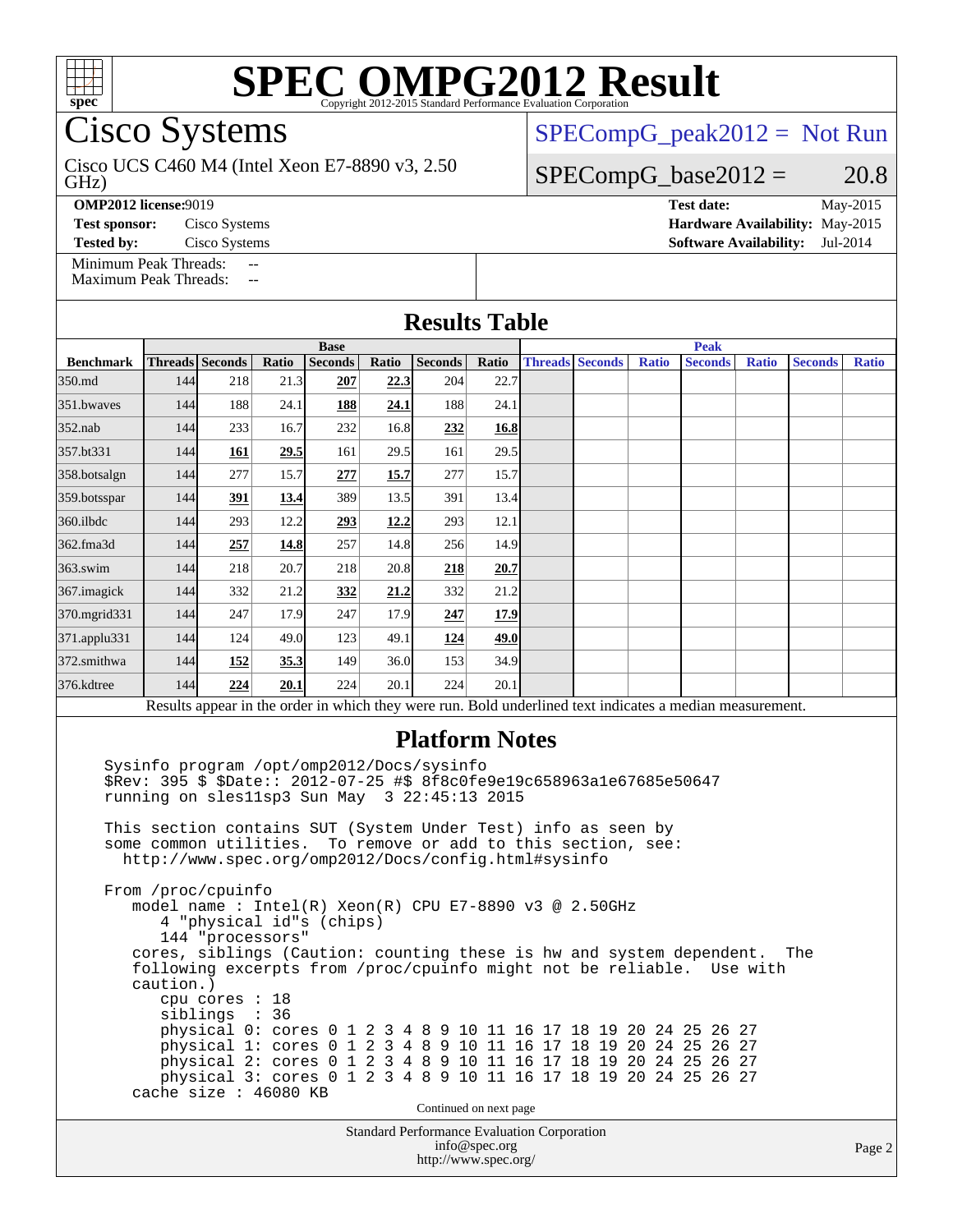

Cisco Systems

GHz) Cisco UCS C460 M4 (Intel Xeon E7-8890 v3, 2.50  $SPECompG_peak2012 = Not Run$  $SPECompG_peak2012 = Not Run$ 

 $SPECompG_base2012 = 20.8$  $SPECompG_base2012 = 20.8$ 

**[OMP2012 license:](http://www.spec.org/auto/omp2012/Docs/result-fields.html#OMP2012license)**9019 **[Test date:](http://www.spec.org/auto/omp2012/Docs/result-fields.html#Testdate)** May-2015 **[Test sponsor:](http://www.spec.org/auto/omp2012/Docs/result-fields.html#Testsponsor)** Cisco Systems **[Hardware Availability:](http://www.spec.org/auto/omp2012/Docs/result-fields.html#HardwareAvailability)** May-2015 **[Tested by:](http://www.spec.org/auto/omp2012/Docs/result-fields.html#Testedby)** Cisco Systems **[Software Availability:](http://www.spec.org/auto/omp2012/Docs/result-fields.html#SoftwareAvailability)** Jul-2014

#### **[Platform Notes \(Continued\)](http://www.spec.org/auto/omp2012/Docs/result-fields.html#PlatformNotes)**

 From /proc/meminfo MemTotal: 1058693944 kB HugePages\_Total: 0<br>Hugepagesize: 2048 kB Hugepagesize: From /etc/\*release\* /etc/\*version\* SuSE-release: SUSE Linux Enterprise Server 11 (x86\_64) VERSION = 11 PATCHLEVEL = 3 uname -a: Linux sles11sp3 3.0.76-0.11-default #1 SMP Fri Jun 14 08:21:43 UTC 2013 (ccab990) x86\_64 x86\_64 x86\_64 GNU/Linux run-level 3 May 2 16:40 last=S SPEC is set to: /opt/omp2012<br>Filesystem Type Size Used Avail Use% Mounted on Filesystem Type Size Used Avail Use% M<br>/dev/sda2 ext3 804G 43G 721G 6% / Additional information from dmidecode: BIOS Cisco Systems, Inc. C460M4.2.0.4.20.040420150215 04/04/2015 Memory:<br>64x 16 GB 64x 0xCE00 M393A2G40DB0-CPB 16 GB 1600 MHz 32x NO DIMM NO DIMM 1600 MHz

(End of data from sysinfo program)

#### **[General Notes](http://www.spec.org/auto/omp2012/Docs/result-fields.html#GeneralNotes)**

Standard Performance Evaluation Corporation [info@spec.org](mailto:info@spec.org) <http://www.spec.org/> ======================================================================== BIOS settings notes: Intel Turbo Boost Technology (Turbo) : Enabled Transparent Huge Pages enabled with: echo always > /sys/kernel/mm/transparent\_hugepage/enabled CPU performance set to Enterprise Processor Power State set to C0/C1 Power Technology set to Performance Memory RAS configuration set to Maximum Performance Energy Performance BIAS setting set to Balanced Performance Memory Power Saving Mode set to Disabled General OMP Library Settings ENV\_KMP\_LIBRARY=turnaround ENV\_OMP\_SCHEDULE=static ENV\_KMP\_BLOCKTIME=infinite ENV\_OMP\_DYNAMIC=FALSE ENV\_OMP\_NESTED=FALSE Continued on next page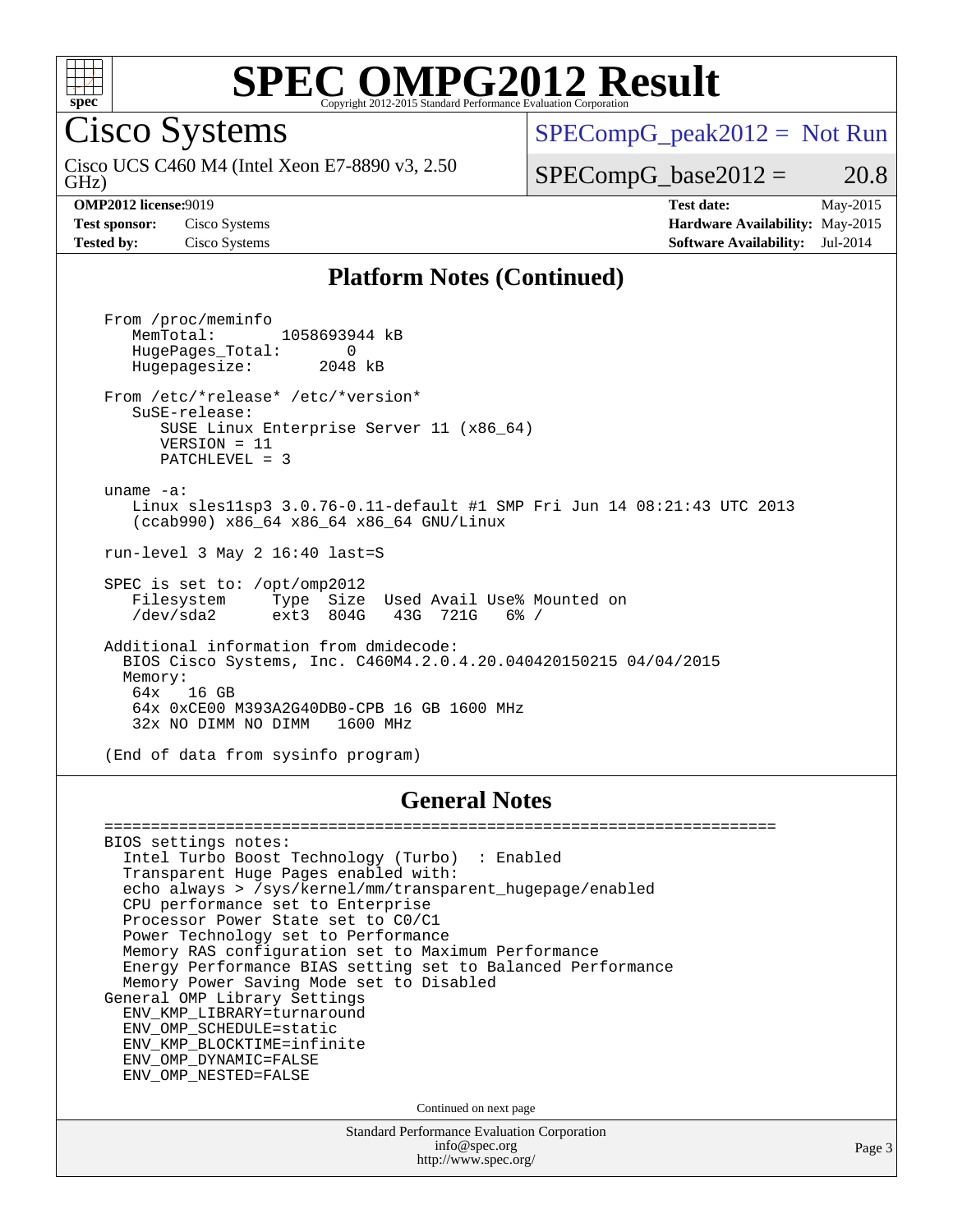

Cisco Systems

GHz) Cisco UCS C460 M4 (Intel Xeon E7-8890 v3, 2.50 [SPECompG\\_peak2012 =](http://www.spec.org/auto/omp2012/Docs/result-fields.html#SPECompGpeak2012) Not Run

 $SPECompG_base2012 = 20.8$  $SPECompG_base2012 = 20.8$ 

**[OMP2012 license:](http://www.spec.org/auto/omp2012/Docs/result-fields.html#OMP2012license)**9019 **[Test date:](http://www.spec.org/auto/omp2012/Docs/result-fields.html#Testdate)** May-2015 **[Test sponsor:](http://www.spec.org/auto/omp2012/Docs/result-fields.html#Testsponsor)** Cisco Systems **[Hardware Availability:](http://www.spec.org/auto/omp2012/Docs/result-fields.html#HardwareAvailability)** May-2015 **[Tested by:](http://www.spec.org/auto/omp2012/Docs/result-fields.html#Testedby)** Cisco Systems **[Software Availability:](http://www.spec.org/auto/omp2012/Docs/result-fields.html#SoftwareAvailability)** Jul-2014

### **[General Notes \(Continued\)](http://www.spec.org/auto/omp2012/Docs/result-fields.html#GeneralNotes)**

| General base OMP Library Settings<br>ENV KMP AFFINITY=compact, 0                 |
|----------------------------------------------------------------------------------|
| General peak OMP Library Settings<br>ENV KMP AFFINITY=compact, 0                 |
| Per benchmark peak OMP Library Settings                                          |
| 351.bwaves:peak:<br>ENV KMP AFFINITY=compact, 1<br>ENV_OMP_SCHEDULE=static, 1    |
| $362.f$ ma $3d:$ peak:<br>ENV KMP AFFINITY=compact, 1<br>ENV OMP SCHEDULE=quided |
| ENV_OMP_SCHEDULE=static, 1                                                       |
| --------<br>363.swim:peak:<br>ENV KMP AFFINITY=compact, 1                        |
| --------------<br>372.smithwa:peak:<br>ENV KMP AFFINITY=compact, 1               |

**[Base Compiler Invocation](http://www.spec.org/auto/omp2012/Docs/result-fields.html#BaseCompilerInvocation)**

[C benchmarks](http://www.spec.org/auto/omp2012/Docs/result-fields.html#Cbenchmarks): [icc](http://www.spec.org/omp2012/results/res2015q2/omp2012-20150527-00066.flags.html#user_CCbase_intel_icc_a87c68a857bc5ec5362391a49d3a37a6)

[C++ benchmarks:](http://www.spec.org/auto/omp2012/Docs/result-fields.html#CXXbenchmarks) [icpc](http://www.spec.org/omp2012/results/res2015q2/omp2012-20150527-00066.flags.html#user_CXXbase_intel_icpc_2d899f8d163502b12eb4a60069f80c1c)

[Fortran benchmarks](http://www.spec.org/auto/omp2012/Docs/result-fields.html#Fortranbenchmarks): [ifort](http://www.spec.org/omp2012/results/res2015q2/omp2012-20150527-00066.flags.html#user_FCbase_intel_ifort_8a5e5e06b19a251bdeaf8fdab5d62f20)

### **[Base Portability Flags](http://www.spec.org/auto/omp2012/Docs/result-fields.html#BasePortabilityFlags)**

350.md: [-FR](http://www.spec.org/omp2012/results/res2015q2/omp2012-20150527-00066.flags.html#user_baseFPORTABILITY350_md_f-FR)

Continued on next page

Standard Performance Evaluation Corporation [info@spec.org](mailto:info@spec.org) <http://www.spec.org/>